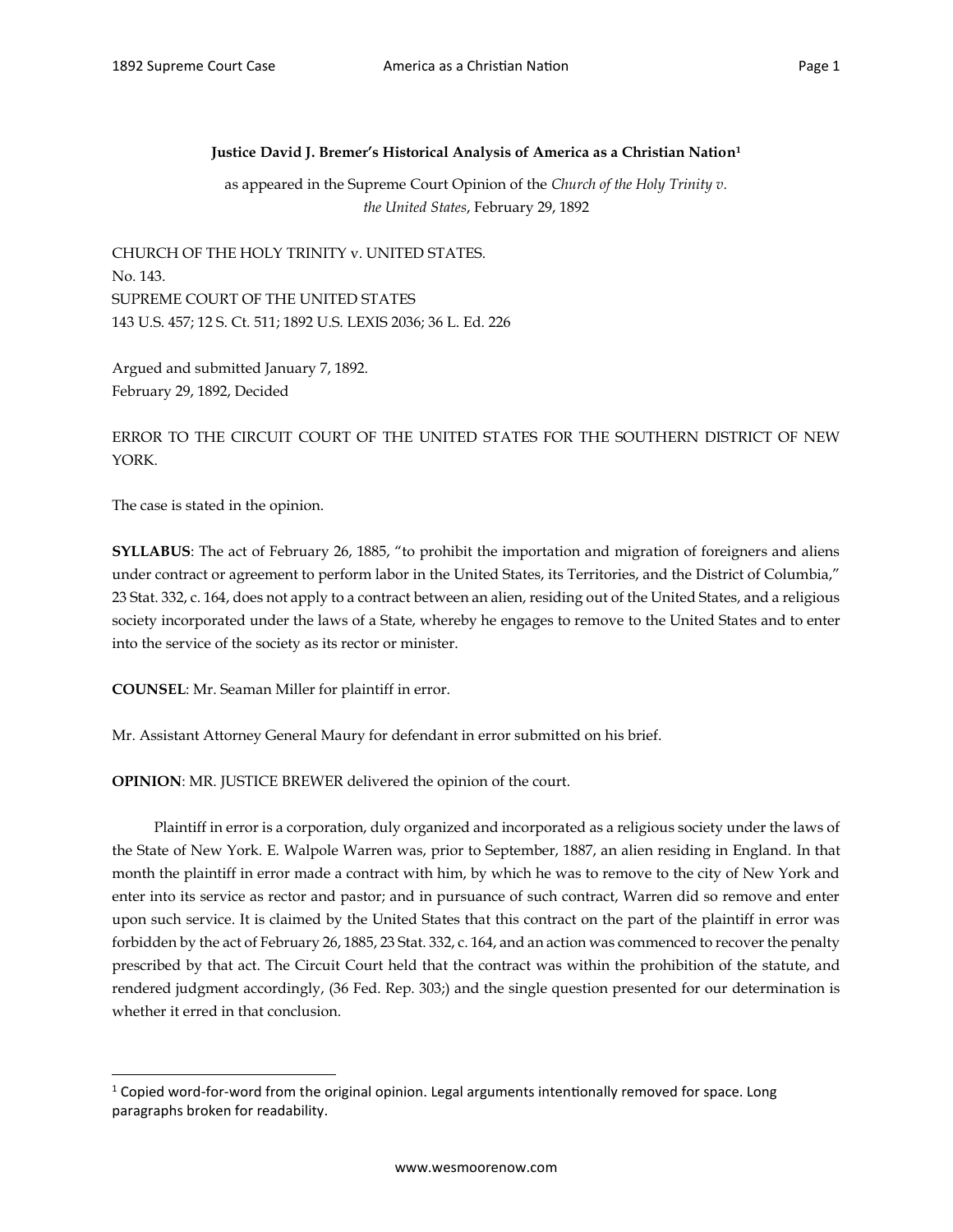## [LEGAL ARGUMENTS FOUND HERE REMOVED FOR SPACE.]

We find therefore, that the title of the act, the evil which was intended to be remedied, the circumstances surrounding the appeal to Congress, the reports of the committee of each house, all concur in affirming that the intent of Congress was simply to stay the influx of this cheap unskilled labor.

But beyond all these matters no purpose of action against religion can be imputed to any legislation, state or national, because this is a religious people. This is historically true. From the discovery of this continent to the present hour, there is a single voice making this affirmation. The commission to Christopher Columbus, prior to his sail westward, is from "Ferdinand and Isabella, by the grace of God, King and Queen of Castile," etc., and recites that "it is hoped that by God's assistance some of the continents and islands in the ocean will be discovered," etc. The first colonial grant, that made to Sir Walter Raleigh in 1584, was from "Elizabeth, by the grace of God, of England, [France] <sup>2</sup> and Ireland, queen, defender of the faith," etc.; and the grant authorizing him to enact statutes for the government of the proposed colony provided that "they be not against the true Christian faith now professed in the Church of England."

<sup>3</sup>The first charter of Virginia, granted by King James I in 1606, after reciting the application of certain parties for a charter, commenced the grant in these words: "We, greatly commending, and graciously accepting of, their Desires for the Furtherance of so noble a Work, which may, by the Providence of Almighty God, hereafter tend to the Glory of his Divine Majesty, in propagating of Christian Religion to such People, as yet live in Darkness and miserable Ignorance of the true Knowledge and Worship of God, and may in time bring the Infidels and Savages, living in those parts, to human Civility, and to a settled and quiet Government; DO, by these our Letters-Patents, graciously accept of, and agree to, their humble and well-intended Desires."

Language of similar import may be found in the subsequent charters of that colony, from the same king, in 1609 and 1611; and the same is true of the various charters granted to the other colonies. In language more or less emphatic is the establishment of the Christian religion declared to be one of the purposes of the grant. The celebrated compact made by the Pilgrims in the Mayflower, 1620, recites: "Having undertaken for the Glory of God, and Advancement of the Christian Faith, and the Honour of our King and Country, a Voyage to plant the first Colony in the northern Parts of Virginia; Do by these Presents, solemnly and mutually, in the Presence of God and one another, covenant and combine ourselves together into a civil Body Politick, for our better Ordering and Preservation, and Furtherance of the Ends aforesaid."

The fundamental orders of Connecticut, under which a provisional government was instituted in 1638- 1639, commence with this declaration: "Forasmuch as it hath pleased the [Almighty] God by the wise disposition of his [divine] prudence so to Order and dispose of things that we the Inhabitants and Residents of Windsor, Hartford and Wethersfield are now cohabiting and dwelling in and vapor the River of [Connecticut] and the Lands thereunto [adjoining]; And well knowing where a people are gathered together the word of God requires that to maintain the peace and union of such a people there should be an orderly and decent [Government] established according to God, to order and dispose of the affairs of the people at all seasons as occasion shall require; doe therefore associate and [conjoin] our [souls] to be as one [Public] State or [Commonwealth]; and do, for our [souls] and our Successors and such as shall be adjoined to us at any time hereafter, enter into Combination and Confederation together, to maintain and pressure the liberty and purity of the gospel of our Lord Jesus which we now profess, as also the discipline of the Churches, which according to the truth of the said gospel is now [practiced] amongst [us]."

<sup>&</sup>lt;sup>2</sup> Old spellings replaced with modern words in brackets.

<sup>&</sup>lt;sup>3</sup> Paragraph divided for readability.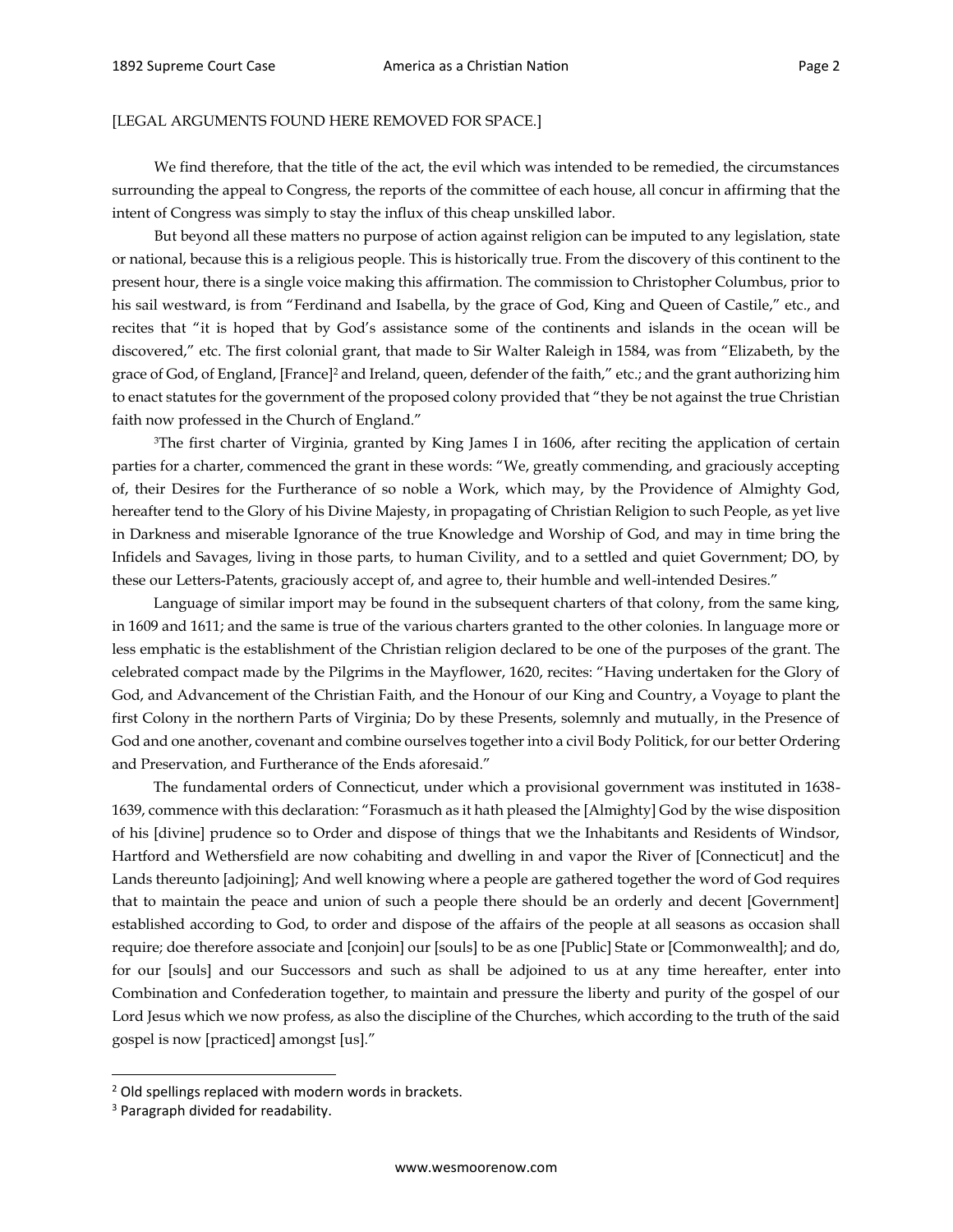In the charter of privileges granted by William Penn to the province of Pennsylvania, in 1701, it is recited: "Because no People can be truly happy, though under the greatest Enjoyment of Civil Liberties, if abridged of the Freedom of their Consciences, as to their Religious Profession and Worship; And Almighty God being the only Lord of Conscience, Father of Lights and Spirits; and the Author as well as Object of all divine Knowledge, Faith and Worship, who only doth enlighten the Minds, and persuade and convince the Understandings of People, I do hereby grant and declare," etc.

Coming nearer to the present time, the Declaration of Independence recognizes the presence of the Divine in human affairs in these words: "We hold these truths to be self-evident, that all men are created equal, that they are endowed by their Creator with certain unalienable Rights, that among these are Life, Liberty, and the pursuit of Happiness." "We, therefore, the Representatives of the United States of America, in General Congress, Assembled, appealing to the Supreme Judge of the world for the rectitude of our intentions, do, in the Name and by Authority of the good People of these Colonies, solemnly publish and declare," etc.; "And for the support of this Declaration, with a firm reliance on the Protection of Divine Providence, we mutually pledge to each other our Lives, our Fortunes, and our sacred Honor."

If we examine the constitutions of the various States we find in them a constant recognition of religious obligations. Every constitution of every one of the forty-four States <sup>4</sup> contains language which either directly or by clear implication recognizes a profound reverence for religion and an assumption that its influence in all human affairs is essential to the well being of the community. This recognition may be in the preamble, such as is found in the constitution of Illinois, 1870: "We, the people of the State of Illinois, grateful to Almighty God for the civil, political and religious liberty which He hath so long permitted us to enjoy, and looking to Him for a blessing upon our endeavors to secure and transmit the same unimpaired to succeeding generations," etc.

It may be only in the familiar requisition that all officers shall take an oath closing with the declaration "so help me God." It may be in clauses like that of the constitution of Indiana, 1816, Article XI, section 4: "The manner of administering an oath or affirmation shall be such as is most consistent with the conscience of the deponent, and shall be esteemed the most solemn appeal to God." Or in provisions such as are found in Articles 36 and 37 of the Declaration of Rights of the Constitution of Maryland, 1867:

<sup>5</sup>That as it is the duty of every man to worship God in such manner as he thinks most acceptable to Him, all persons are equally entitled to protection in their religious liberty; wherefore, no person ought, by any law, to be molested in his person or estate on account of his religious persuasion or profession, or for his religious practice, unless, under the color to religion, he shall disturb the good order, peace or safety of the State, or shall infringe the laws of morality, or injure others in their natural, civil or religious rights; nor ought any person to be compelled to frequent or maintain or contribute, unless on contract, to maintain any place of worship, or any ministry; nor shall any person, otherwise competent, be deemed incompetent as a witness, or juror, on account of his religious belief:

Provided, He believes in the existence of God, and that, under His dispensation, such person will be held morally accountable for his acts, and be rewarded or punished therefor, either in this world or the world to come. That no religious test ought ever to be required as a qualification for any office of profit or trust in this State other than a declaration of belief in the existence of God; nor shall the legislature prescribe any other oath of office than the oath prescribed by this constitution.

<sup>&</sup>lt;sup>4</sup> At the time of this court decision, there were 44 states in the United States.

<sup>5</sup> Paragraph divided and block indent added.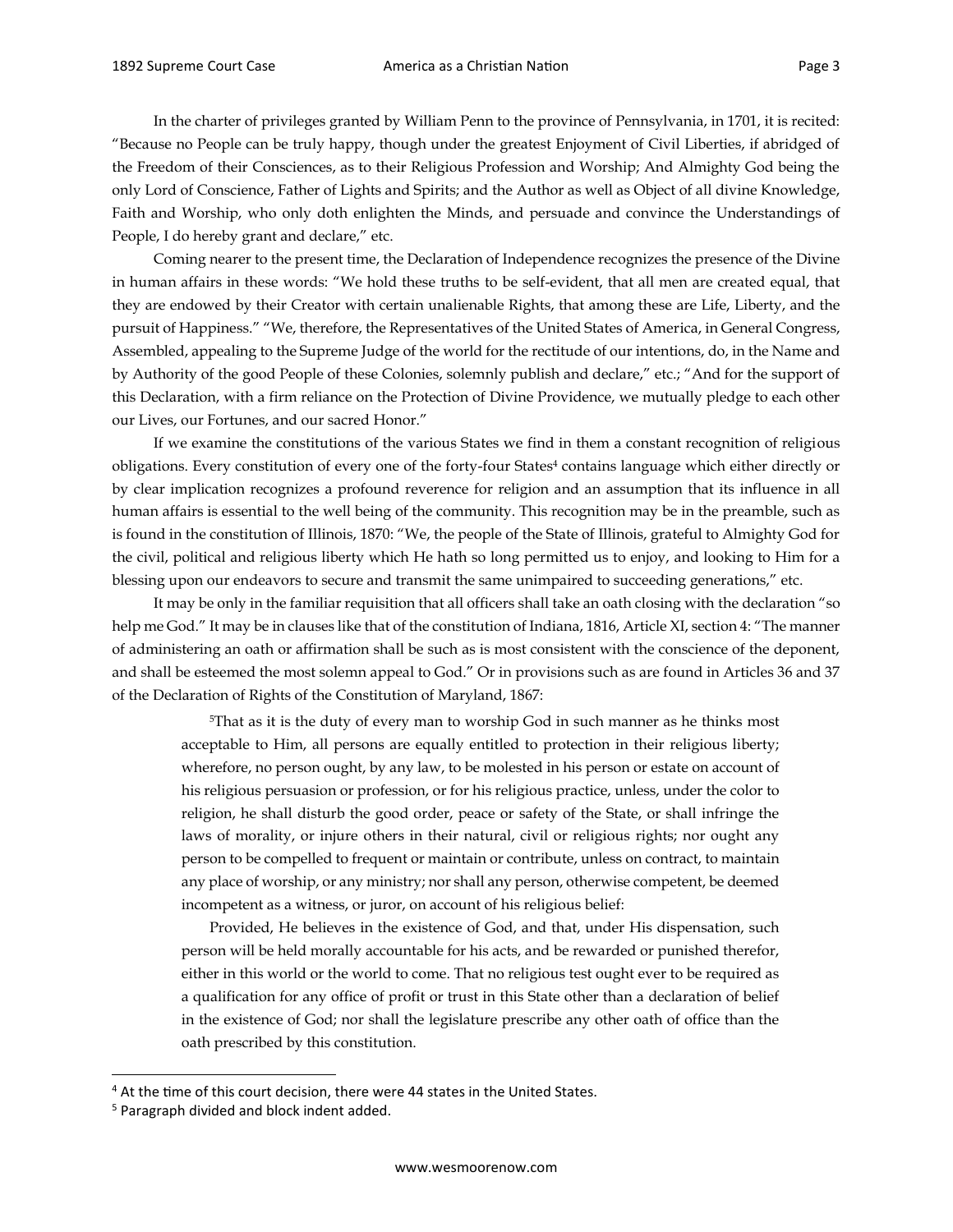Or like that in Articles 2 and 3, of Part 1st, of the Constitution of Massachusetts, 1780:

6 It is the right as well as the duty of all men in society publicly and at stated seasons, to worship the Supreme Being, the great Creator and Preserver of the universe.... As the happiness of a people and the good order and preservation of civil government essentially depend upon piety, religion and morality, and as these cannot be generally diffused through a community but by the institution of the public worship of God and of public instructions in piety, religion and morality:

Therefore, to promote their happiness and to secure the good order and preservation of their government, the people of this commonwealth have a right to invest their legislature with power to authorize and require, and the legislature shall, from time to time, authorize and require, the several towns, parishes, precincts and other bodies politic or religious societies to make suitable provision, at their own expense, for the institution of the public worship of God and for the support and maintenance of public Protestant teachers of piety, religion and morality in all cases where such provision shall not be made voluntarily.

Or as in sections 5 and 14 of Article 7, of the constitution of Mississippi, 1832: "No person who denies the being of a God, or a future state of rewards and punishments, shall hold any office in the civil department of this State.... Religion, morality and knowledge being necessary to good government, the preservation of liberty, and the happiness of mankind, schools and the means of education, shall forever be encouraged in this State." Or by Article 22 of the constitution of Delaware, 1776, which required all officers, besides an oath of allegiance, to make and subscribe the following declaration: "I, A.B., do profess faith in God the Father, and in Jesus Christ His only Son, and in the Holy Ghost, one God, blessed for evermore; and I do acknowledge the Holy Scriptures of the Old and New Testament to be given by divine inspiration."

Even the Constitution of the United States, which is supposed to have little touch upon the private life of the individual, contains in the First Amendment a declaration common to the constitutions of all the States, as follows: "Congress shall make no law respecting an establishment of religion, or prohibiting the free exercise thereof," etc. And also provides in Article 1, section 7, (a provision common to many constitutions,) that the Executive shall have ten days (Sundays excepted) within which to determine whether he will approve or veto a bill.

There is no dissonance in these declarations. There is a universal language pervading them all, having one meaning; they affirm and reaffirm that this is a religious nation. These are not individual sayings, declarations of private persons: they are organic utterances; they speak the voice of the entire people. While because of a general recognition of this truth the question has seldom been presented to the courts, yet we find that in *Updegraph v. The Commonwealth*, 11 S. & R. 394, 400, it was decided that, "Christianity, general Christianity, is, and always has been, a part of the common law of Pennsylvania; ... not Christianity with an established church, and tithes, and spiritual courts; but Christianity with liberty of conscience to all men." And in *The People v. Ruggles*, 8 Johns. 290, 294, 295, Chancellor Kent, the great commentator on American law, speaking as Chief Justice of the Supreme Court of New York, said:

<sup>7</sup>The people of this State, in common with the people of this country, profess the general doctrines of Christianity, as the rule of their faith and practice; and to scandalize the author of these doctrines is not only, in a religious point of view, extremely impious, but, even in respect to the obligations due to society, is a gross violation of decency and good order... The

<sup>6</sup> Paragraph divided and block indent added.

<sup>7</sup> Paragraph divided and block indent added.